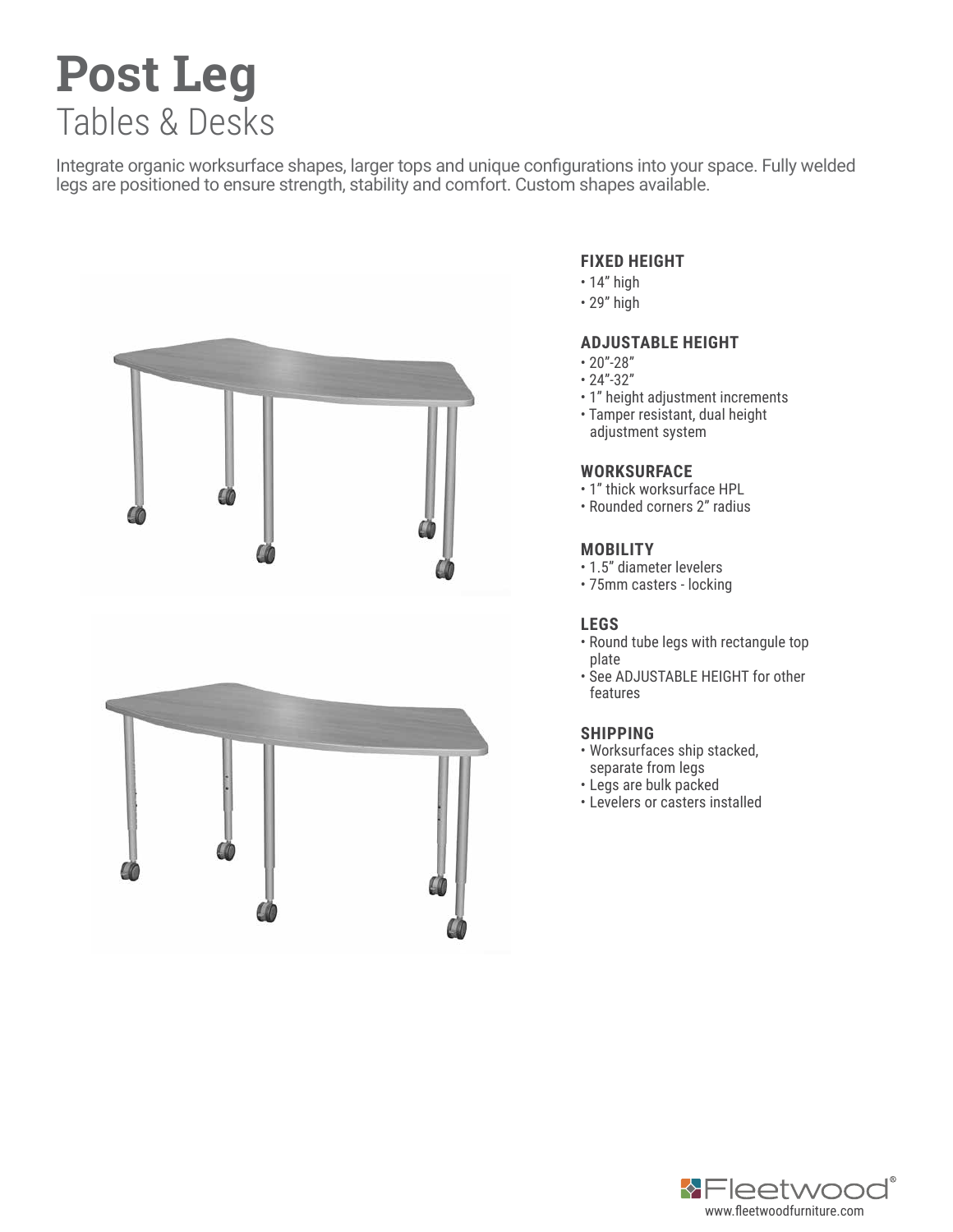# **WORKSURFACE SHAPE INNER AND OUTER DIMENSIONS**

| B                  | W     | D     | A       | B       |
|--------------------|-------|-------|---------|---------|
|                    | 48"   | 48"   | 48"     | 48"     |
| Round              | 60"   | 60"   | 60"     | 60"     |
|                    |       |       |         |         |
|                    |       |       |         |         |
| B                  | W     | D     | A       | B       |
| А                  | 60"   | 30"   | 59.838" | 30"     |
| <b>Half Round</b>  |       |       |         |         |
|                    |       |       |         |         |
| B                  | W     | D     | A       | B       |
|                    | 72"   | 36"   | 72"     | 24.125" |
| А<br>Kidney        | 72"   | 48"   | 72"     | 30"     |
|                    |       |       |         |         |
|                    |       |       |         |         |
|                    | W     | D     | A       | B       |
| B                  | 60"   | 66"   | 60"     | 66"     |
| Horseshoe          |       |       |         |         |
| А                  |       |       |         |         |
|                    | W     | D     | A       | B       |
| В                  | 62.5" | 28.5" | 62.5"   | 28.7"   |
| Arc - $60^{\circ}$ |       |       |         |         |
| А                  |       |       |         |         |
|                    | W     | D     | A       | B       |
| B                  | 60"   | 29"   | 59.965" | 28.885" |
| Chevron            |       |       |         |         |

W 60" B

| <br>. . |                | . .       |          |
|---------|----------------|-----------|----------|
| 6n''    | $\overline{v}$ | $\bigcap$ | $\gamma$ |

Wedge A

 $A \frac{1}{B}$ 

| $\epsilon$ $\theta$ | 76" | O E'' | GGL'' |
|---------------------|-----|-------|-------|

Diamond

B A Teardrop

| W   |          |        |       |
|-----|----------|--------|-------|
| 63" | $\cap''$ | 63.25" | 39.1" |



| W   | D   | А     | B     |
|-----|-----|-------|-------|
| 36" | 36" | 36"   | 36"   |
| 42" | 42" | 42"   | 42"   |
| 48" | 48" | 48.1" | 48.1" |



| W   |     |       |         |
|-----|-----|-------|---------|
| 60" | 18" | 60.25 | 47.576" |

# **SPECIAL FEATURES**



Leg attachment

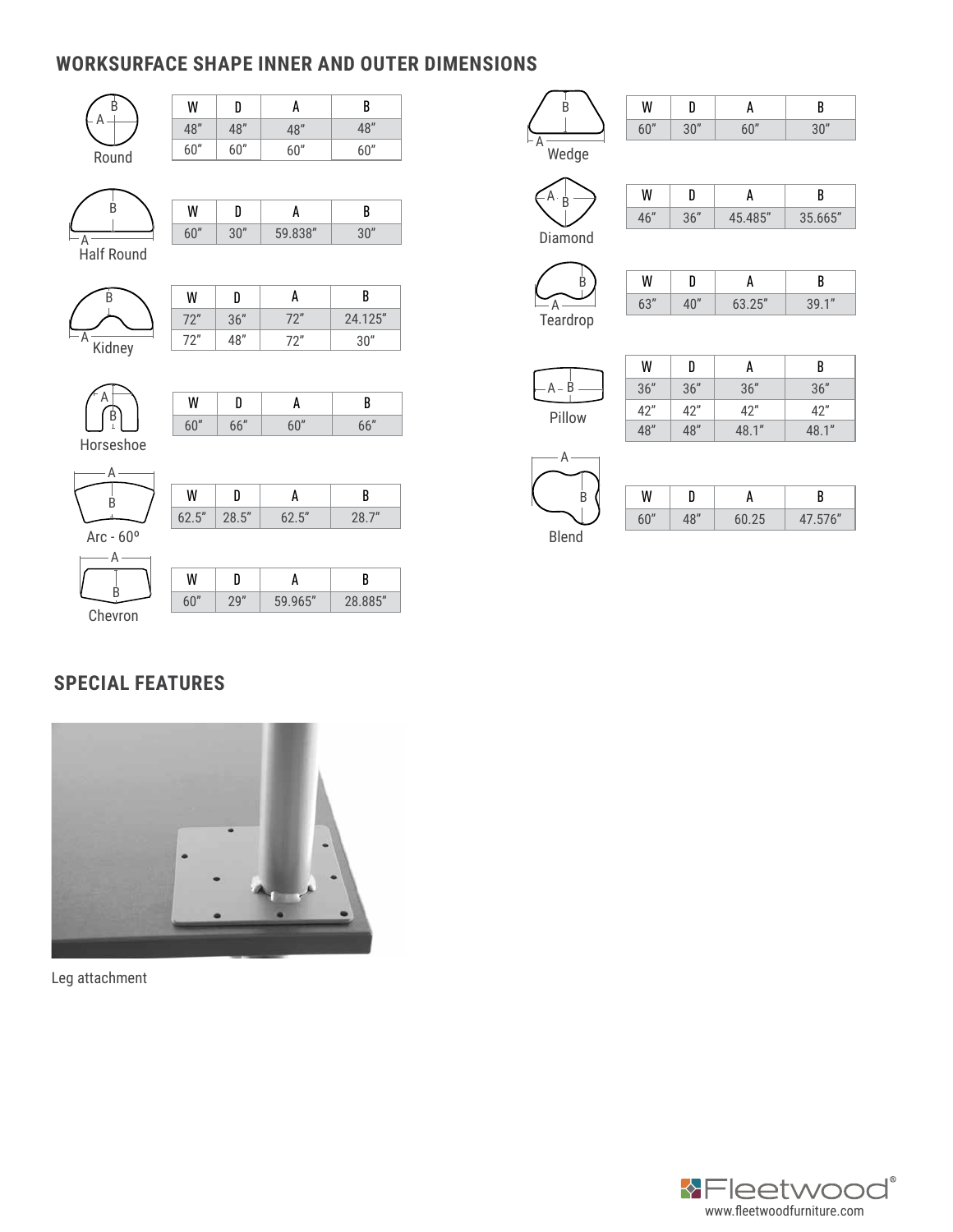## **SPACE BETWEEN LEGS**



**48" ROUND TABLE**

| Worksurface | Distance Between legs |        |  |
|-------------|-----------------------|--------|--|
| Diameter    | (A)                   | (B)    |  |
| 18″         | 27.5"                 | 27.5'' |  |



# **60" ROUND TABLE**

| Worksurface     | Distance Between legs |     |       |
|-----------------|-----------------------|-----|-------|
| <b>Diameter</b> | (A)                   | (B) | (C)   |
| հበ"             | 36"                   | 36" | $-25$ |



**HALF ROUND TABLE**

|     | Worksurface     |       | ' Distance Between legs, |       |
|-----|-----------------|-------|--------------------------|-------|
|     | Width $ $ Depth | (A)   | (B)                      | (C)   |
| 60" | 30"             | 51.5" | 20.352"                  | 28.5" |



**KIDNEY TABLE**

| Worksurface |       |        | Distance Between legs |     |
|-------------|-------|--------|-----------------------|-----|
| Width       | Depth | (A)    | (B)                   | (C) |
| 72"         | 48"   | 48.59" | 32.44''               | 41" |



**KIDNEY TABLE**

| Worksurface |       |     | Distance Between legs  |     |
|-------------|-------|-----|------------------------|-----|
| Width       | Depth | (A) | (B)                    | (C) |
| 72"         | 36"   |     | 63.875" 30.542" 27.25" |     |



| 'Worksurface<br>Distance Between legs |       |        |       |       |
|---------------------------------------|-------|--------|-------|-------|
| Width                                 | Depth | (A)    | (B)   | (C)   |
| 60''                                  | 66"   | 24.67" | 28.5" | 25.5" |



**ARC TABLE**

| Worksurface |       | Distance Between legs |     |                 |
|-------------|-------|-----------------------|-----|-----------------|
| Width       | Depth | (A)                   | (B) | (C)             |
| 62.5"       | 28.5" | 36.1"                 |     | 16.375" 26.981" |



## **CHEVRON TABLE**

|       | Worksurface | Distance Between legs |                 |     |  |
|-------|-------------|-----------------------|-----------------|-----|--|
| Width | Depth       | (A)                   | (B)             | (C) |  |
| 60"   | 29"         | 45.3''                | 16.835" 25.572" |     |  |



**WEDGE TABLE**

| Worksurface |       | Distance Between legs |  |                |
|-------------|-------|-----------------------|--|----------------|
| Width       | Depth | (A)<br>(B)            |  | (C)            |
| 6በ"         | 30"   | 50.25"                |  | 23.45" 25.548" |